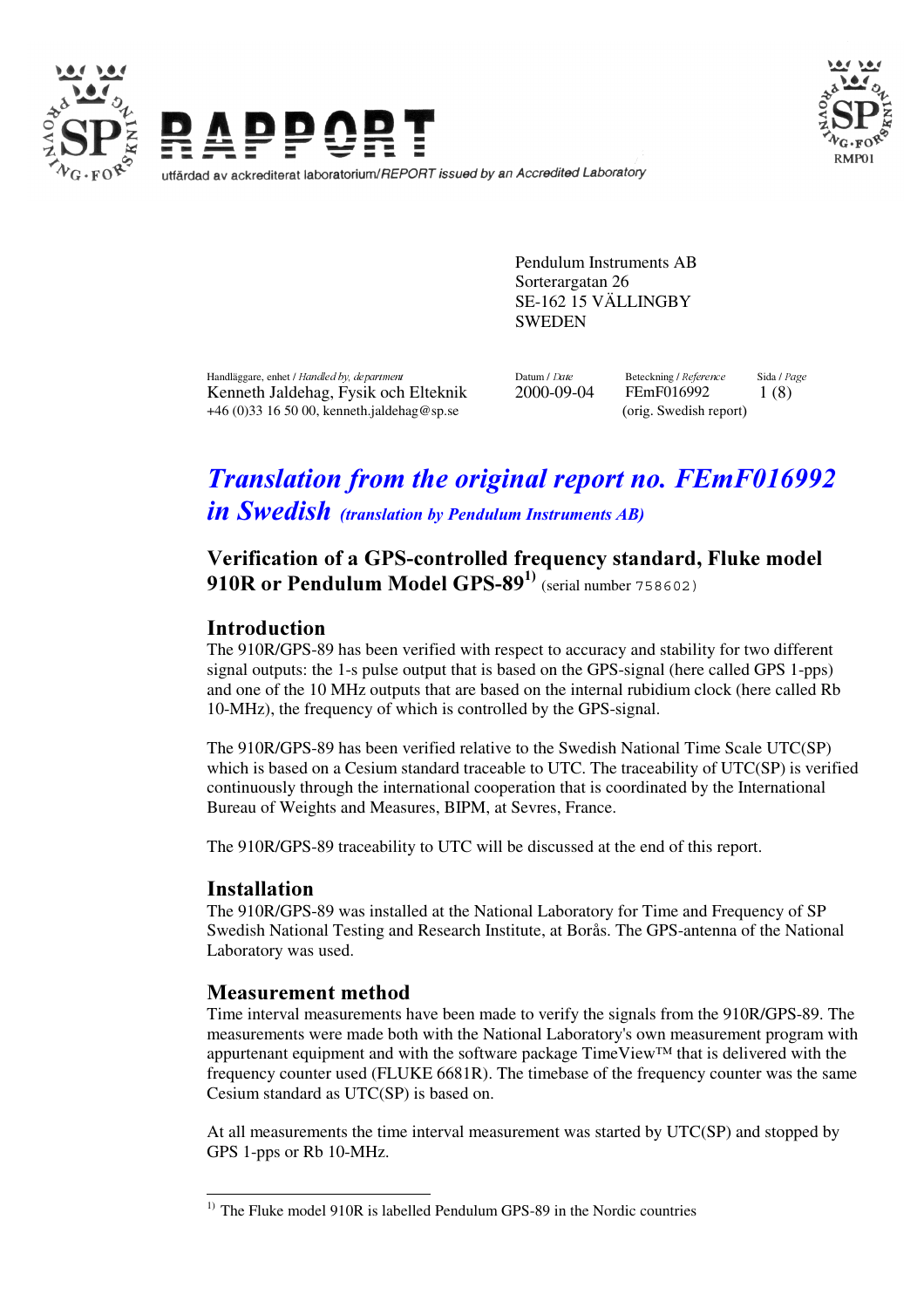2000-0904 2 (2)

## Result

Verifying GPS 1-pps

Measurement 1:

At this measurement GPS 1-pps was measured relative to UTC(SP). Every tenth minute for two weeks a measurement was made. Figure 1 shows the time difference UTC(SP) - GPS 1 pps. The standard deviation is about 30 ns and the average offset about 690 ns. If we compensate for the time delays in the antenna cable (about 320 ns) and the cable to the counter (about 40 ns), and for the time difference UTC(SP) - UTC (about 330 ns), you will get a value for UTC - GPS 1-pps of about 0 ns. The uncertainty in these calculations is approximately  $\pm 50$ ns.

The figures 2 and 3 show relative frequency between UTC(SP) and GPS 1-pps based on data in Figure 1, for 10-min respectively 24-h mean values. For 10-min mean values (see Figure 2) the relative frequency is within about  $\pm 1,5E-10$ . The corresponding number for 24-h mean values (see Figure 3) is about  $\pm 1,0E-12$ . (A positive relative frequency value means that the signal from the 910R/GPS-89 is higher than the frequency of UTC(SP).)

Figure 9 shows the Allan deviation for data in Figure 1. The Allan deviation for 10-min mean value time is about 8,7E-11 and about 6,1E-13 for 24-h mean value time. The slope of the curve shows that the measurements are dominated by phase noise from the GPS-signal.

Measurement 2:

At this measurement GPS 1-pps was measured relative to UTC(SP). One measurement per second was made during 100 s. Figure 4 shows the time difference UTC(SP) - GPS 1-pps minus mean deviation. The standard deviation is about 30 ns. In the figure you can see that GPS 1-pps has a sawtooth characteristic with a period of about 5 s and an amplitude of about ±50 ns. This behavior is deterministic and can be compensated for, if necessary, by means of correction values from the GPS-receiver.

#### Verifying Rb 10-MHz

At this measurement Rb 10-MHz was measured relative to UTC(SP). Phase differences (in seconds) were measured for three different time intervals: 1 s during two hours, 10 s during about 17 hours and 10 min during about 10 days. (At 10 min time interval UTC(SP) was measured relative to the signal at the Rb 1-pps output, which is divided from Rb 10-MHz.) The Figures 5, 6, 7 respectively show measured phase differences. At the last-mentioned measurement the 910R/GPS-89 was set to hold-over mode after a couple of days. This means that the internal rubidium reference was no longer locked to (controlled by) the GPS-signal. After a few days more, the Rb 10-MHz was locked to GPS again.

Figure 8 shows relative frequency between UTC(SP) and Rb 10-MHz based on data in Figure 7, for 24-h mean values. Figure 8 shows that for 24-h mean values, the relative frequency is within about  $\pm$ 5E-13, when the rubidium reference is locked to GPS. After about 3 days in hold-over mode the relative frequency is about  $+2,5E-12$ . After locking the signal to GPS again, it took about 24 hours to get back within ±5E-13. (A positive relative frequency value means that the frequency of the signal from the 910R/GPS-89 is higher than the frequency of UTC(SP).)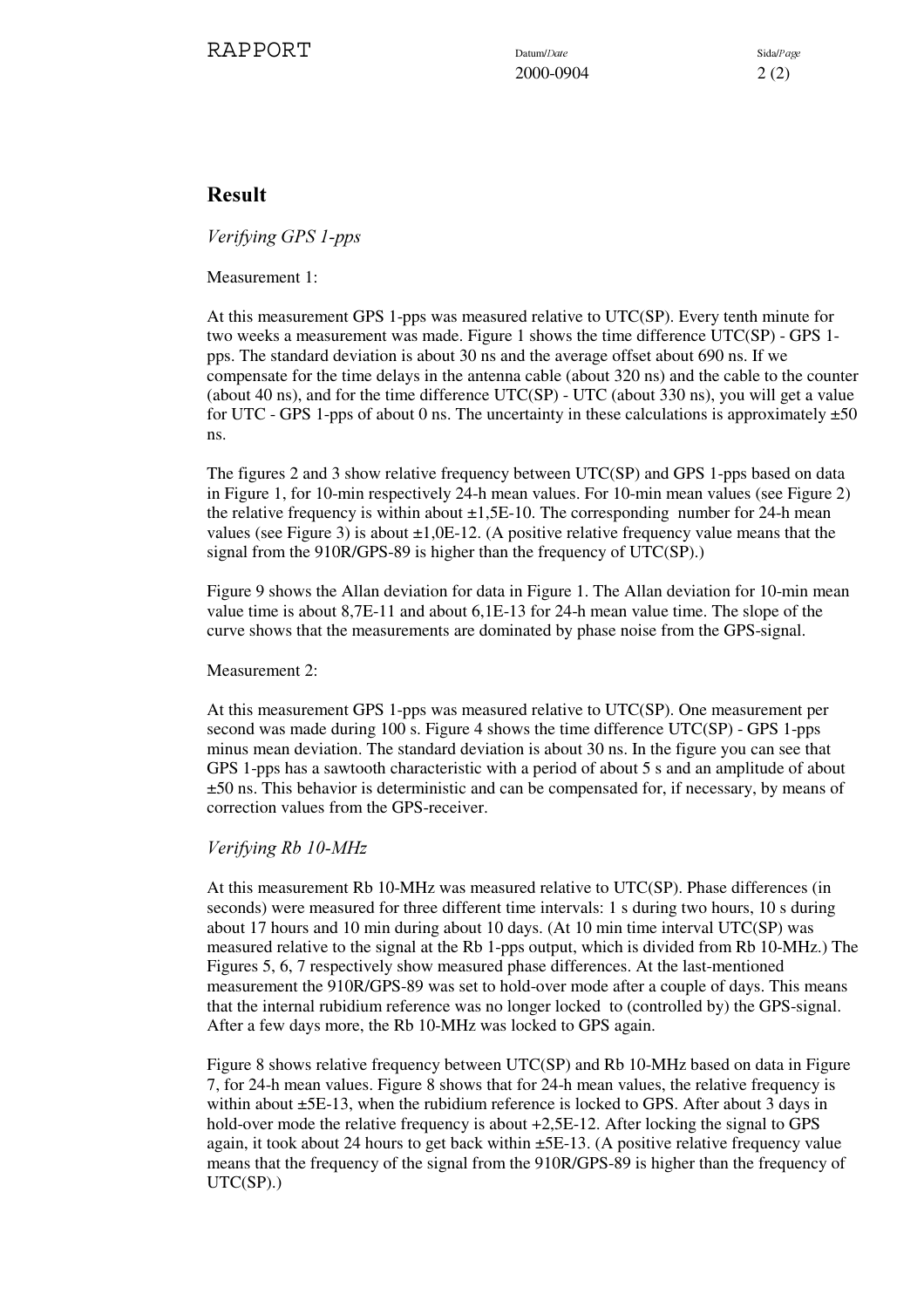2000-0904 3 (3)

Figure 8 also shows the relative frequency between GPS and Rb 10-MHz. These data are collected from the internal monitoring function in the 910R/GPS-89, which continuously supervises and stores relative frequency data between GPS and the internal rubidium reference. The Figure shows that the two measurement series accord within about ±5E-13 which is the resolution you get from GPS at a mean value time of about 24 h (see Figure 9).

Figure 9 shows the Allan deviation for data in the Figures 5 and 6. The table below shows the Allan deviation for different mean value times based on data in the Figures 5 and 6, and the specification for the 910R/GPS-89. For measuring times up to about 100 s the comparison is dominated by phase noise from the measurement. For measuring times between 100 s and 5000 s the measurement is dominated by frequency noise from the rubidium reference. For measuring times longer than 5000 s you can see a tendency of frequency drift in the rubidium reference.

| $\tau$ /s | Allan deviation Specification |           |
|-----------|-------------------------------|-----------|
|           | $5,2E-11*$                    | $3,0E-11$ |
| 10        | $1,0E-11$                     | $1,0E-11$ |
| 100       | 1,4E-12                       | 3,0E-12   |
| 1 000     | 2,8E-13                       | 1,0E-12   |
| 10 000    | 1,8E-13                       |           |

 $*$  The resolution of the measurement system is approx.  $\pm$ 5E-11

## **Traceability**

With traceability we mean an unbroken chain of documented comparative measurements between a reference and the device under test. Within the domain of time and frequency the reference is UTC or some national time scale that is traceable to UTC, e.g. UTC(SP).

The traceability for the 10-MHz output on the 910R/GPS-89 is guaranteed through the continuously documented chain Rb 10-MHz  $\rightarrow$  GPS  $\rightarrow$  UTC(USNO)  $\rightarrow$  (UTC or UTC(SP)). For Rb 10-MHz -> GPS through the internal documenting function, for GPS -> UTC(USNO) through documentation from USNO (United States Naval Observatory) at e.g. http://192.5.41.239/gps\_datafiles.html, and for UTC(USNO) -> (UTC or UTC(SP)) through BIPM's Circular T at e.g. ftp://62.161.69.5/pub/tai/publication/.

## SP Swedish National Testing and Research Institute

Håkan Nilsson Kenneth Jaldehag Head of department Technical Manager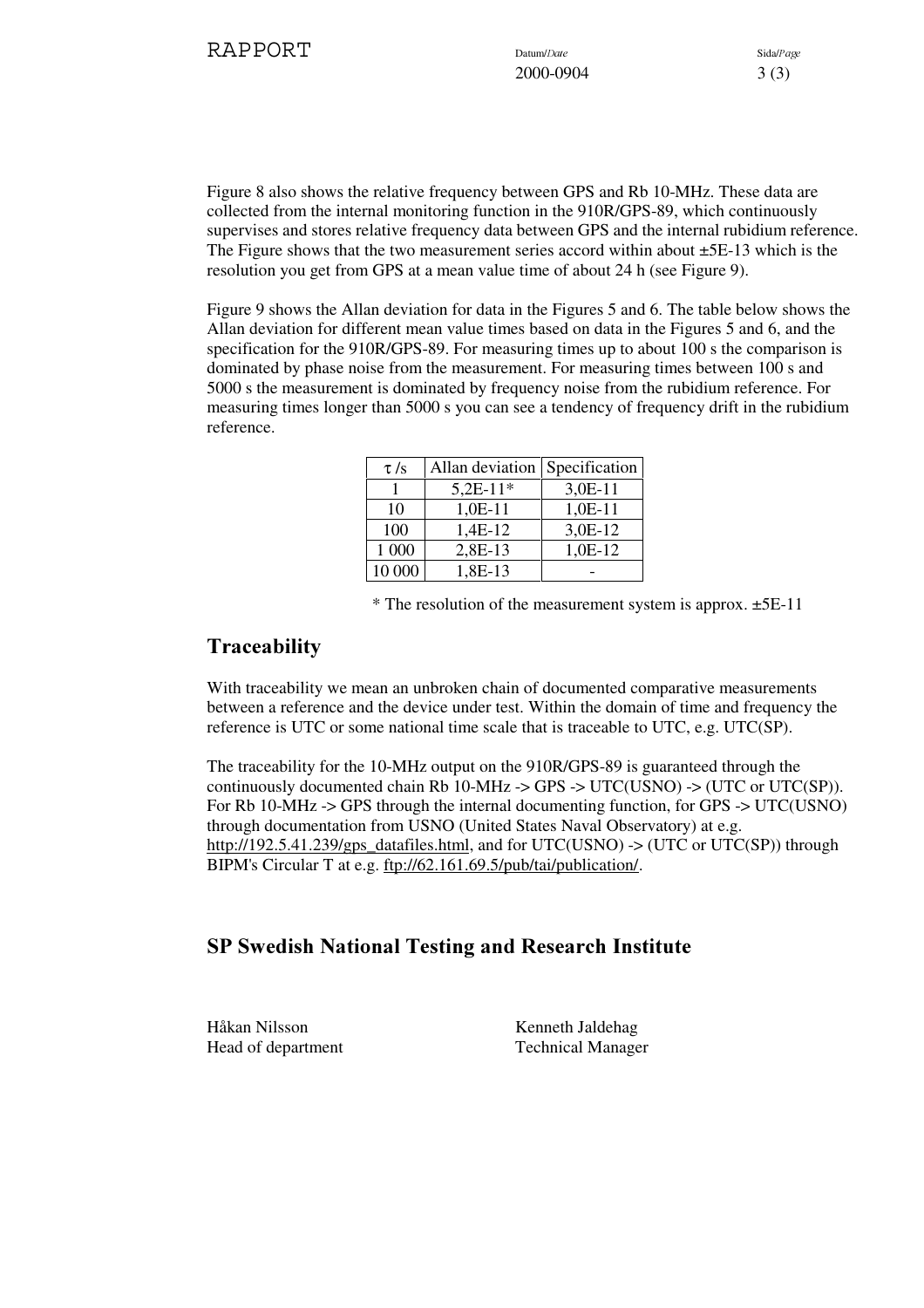

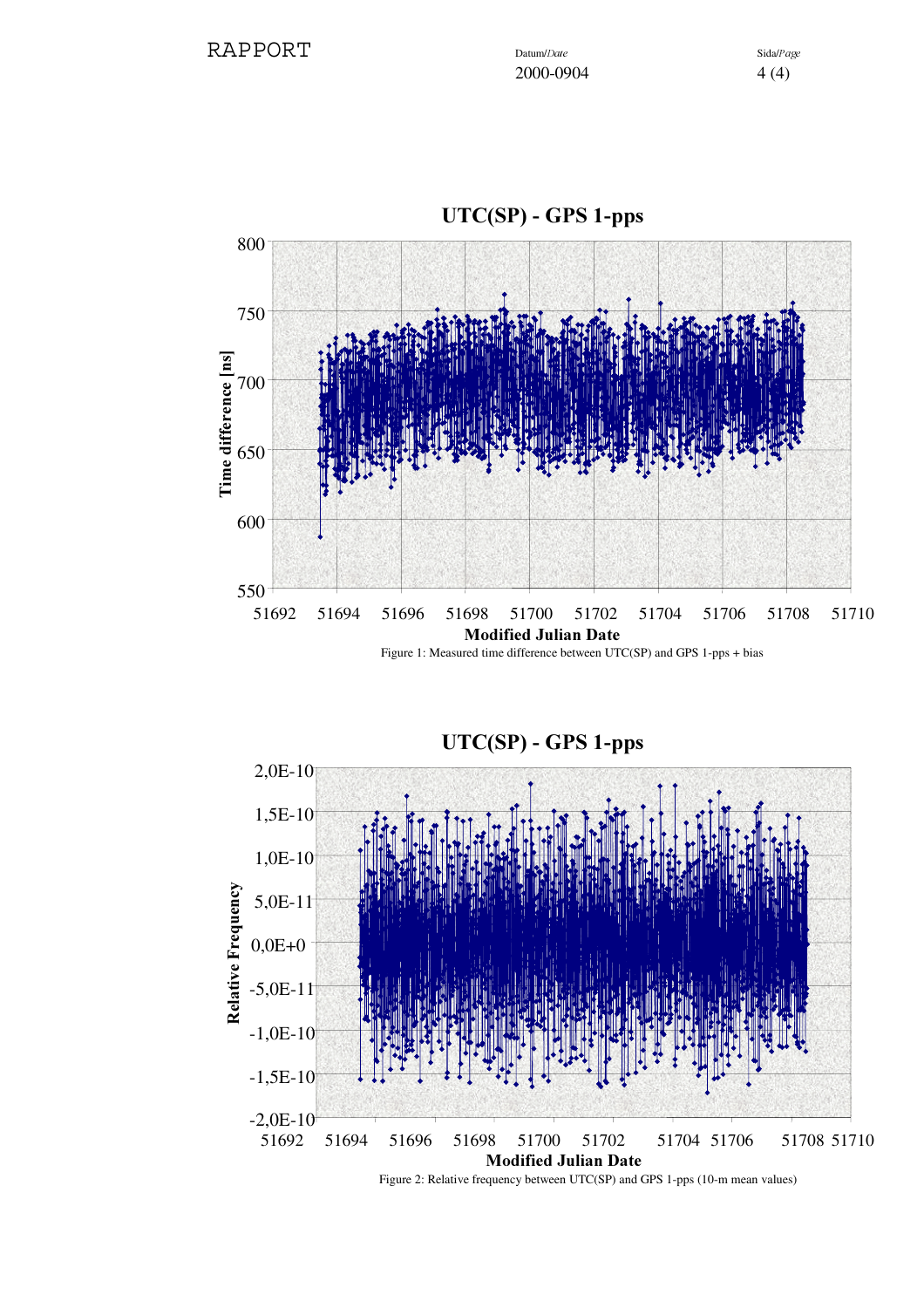

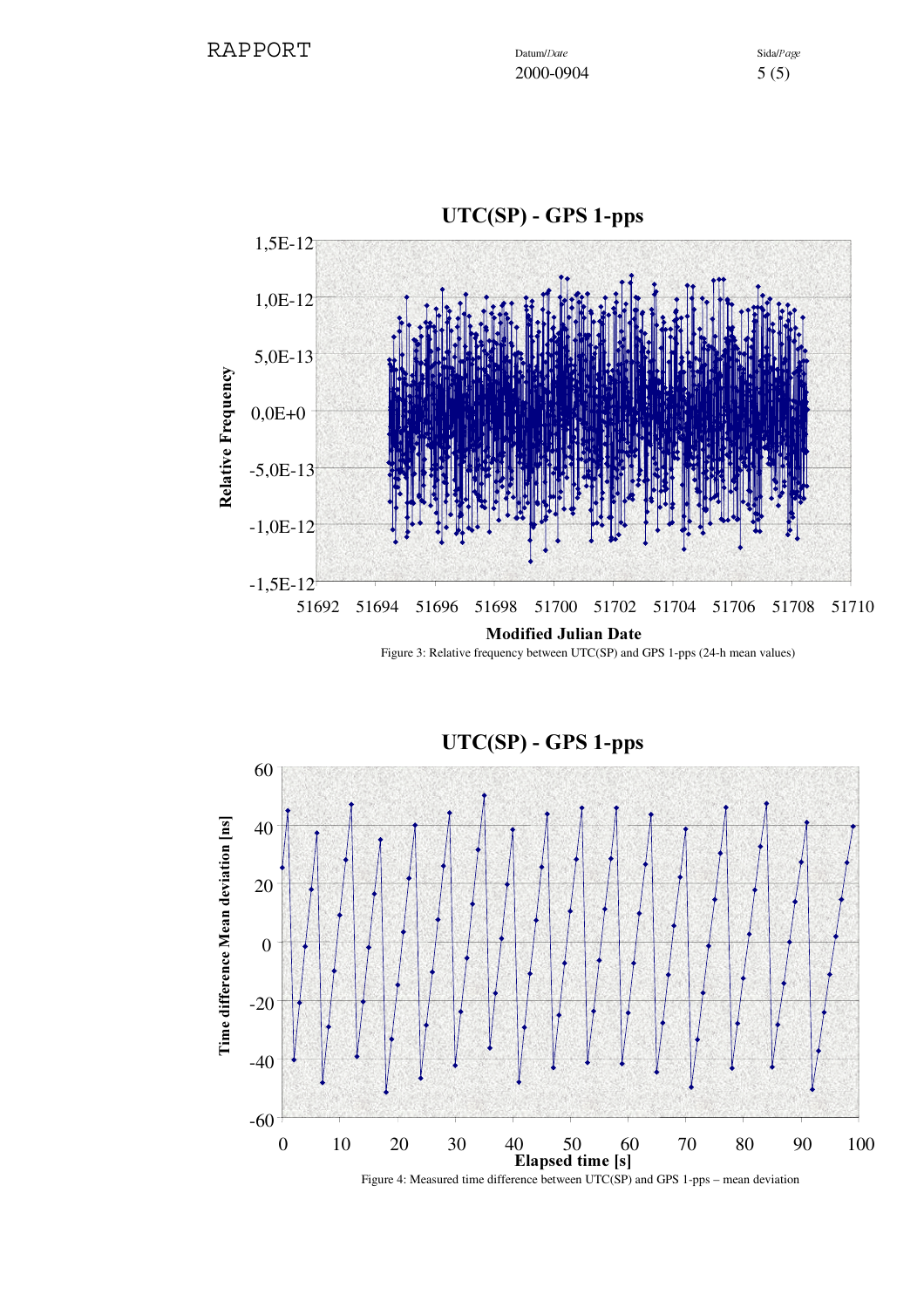

 $UTC(SP) - Rb 10-MHz$ 

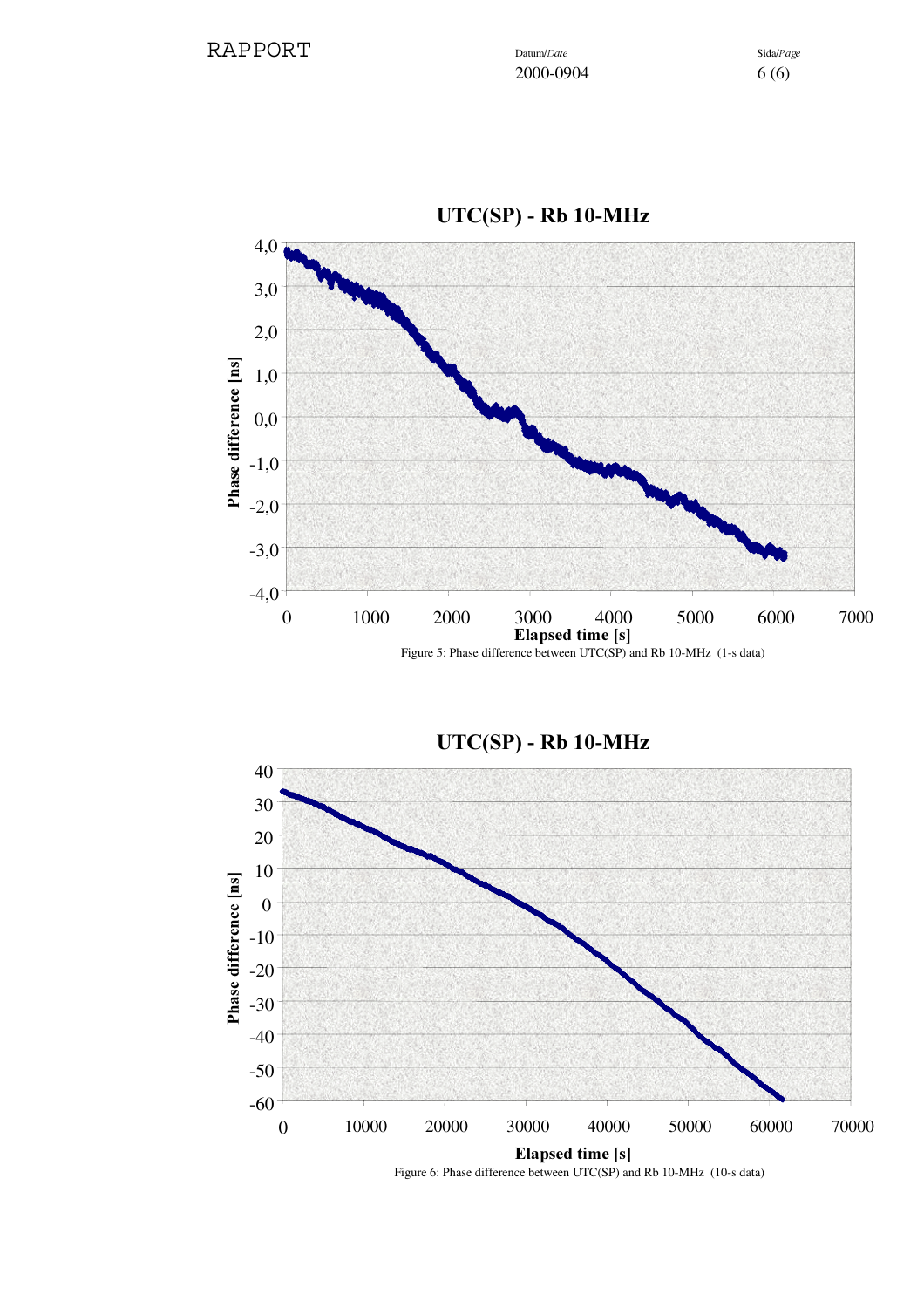

 $UTC(SP) - Rb$  10-MHz

Figure 7: Phase difference between UTC(SP) and Rb 10-MHz (10-min. data)



 $UTC(SP) - Rb 10-MHz$